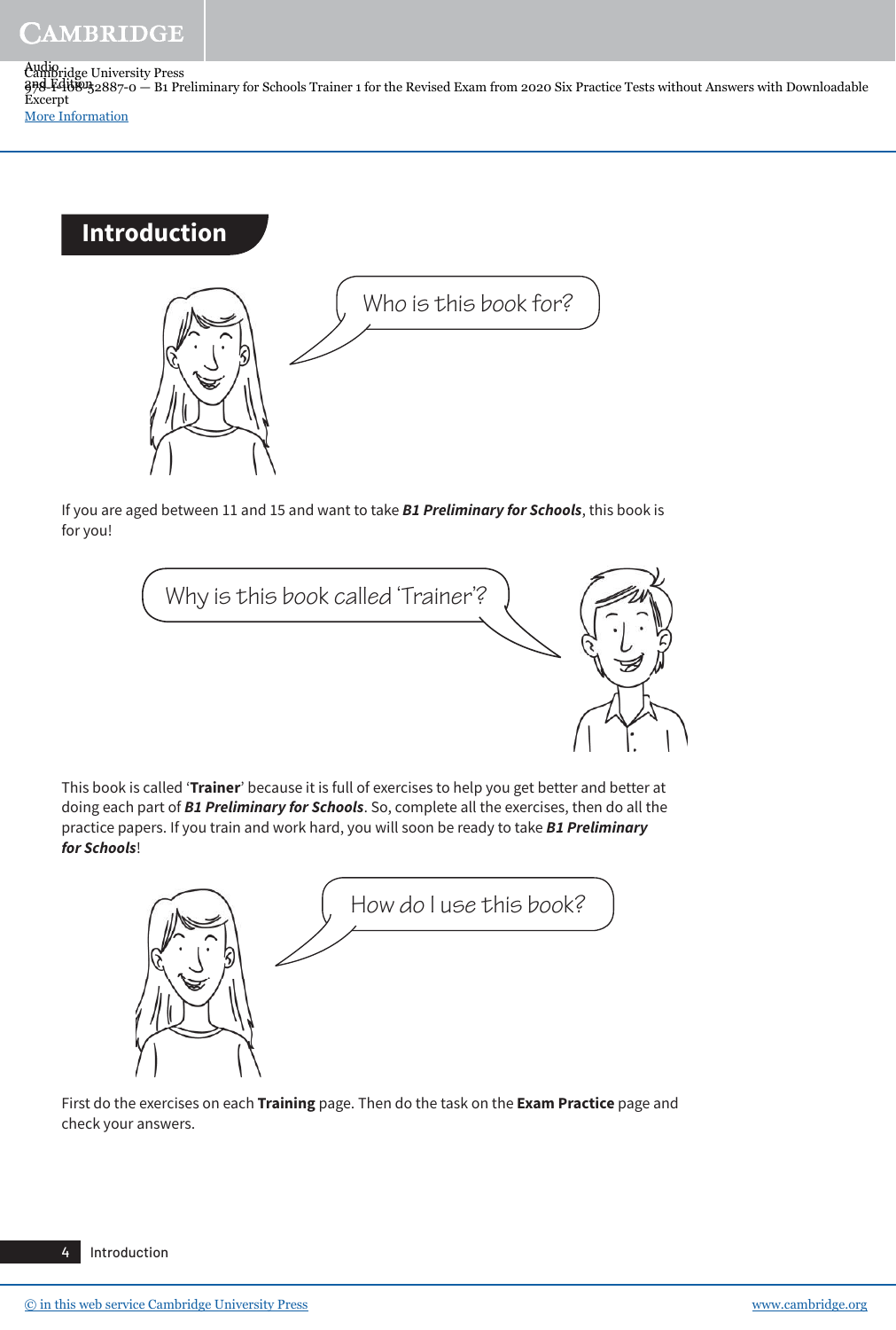## CAMBRIDGE

Cambridge University Press 978-1-108-52887-0 — B1 Preliminary for Schools Trainer 1 for the Revised Exam from 2020 Six Practice Tests without Answers with Downloadable Audio 2nd Edition Excerpt [More Information](www.cambridge.org/9781108528870)

#### **Tests 1–2: Training**

On Training pages (Tests 1 and 2 only), you will find:

## **Cambridge Learner Corpus**

This shows information about mistakes that some **B1 Preliminary for Schools** candidates make. If you do these useful exercises, you will learn not to make these mistakes when you do the exam.



This provides ideas to help you do well in the exam. For example: If you find it difficult to talk about one of the pictures, quickly move onto another picture.

#### Remember

This gives a quick reminder about grammar points or vocabulary that you should learn. For example: We can say allow someone to do something or let someone do something (without to).

#### **Tests 1–2: Exam Practice**

On Exam Practice pages in Tests 1 and 2, you will find:

- a **B1 Preliminary for Schools** exam task for you to try and complete
- further tips and advice to help you with different parts of the task.

#### **Tests 3, 4, 5 and 6**

When you finish Tests 1 and 2 you will be ready to do some complete **B1 Preliminary for Schools**  Practice Tests.

Tests 3, 4, 5 and 6 are just like real **B1 Preliminary for Schools** Reading, Writing, Listening and Speaking papers. Doing these tests will give you extra help to prepare for the exam.

Keep a record of your scores as you do the tests. You may find that your scores are good in some parts of the test, but you may need to practise other parts more. Make simple tables like this to record your scores:

| Reading | Part 1 | Part 2 | Part 3 | Part 4 | Part 5 | Part 6 |
|---------|--------|--------|--------|--------|--------|--------|
| Test 3  |        |        |        |        |        |        |
| Test 4  |        |        |        |        |        |        |
| Test 5  |        |        |        |        |        |        |
| Test 6  |        |        |        |        |        |        |